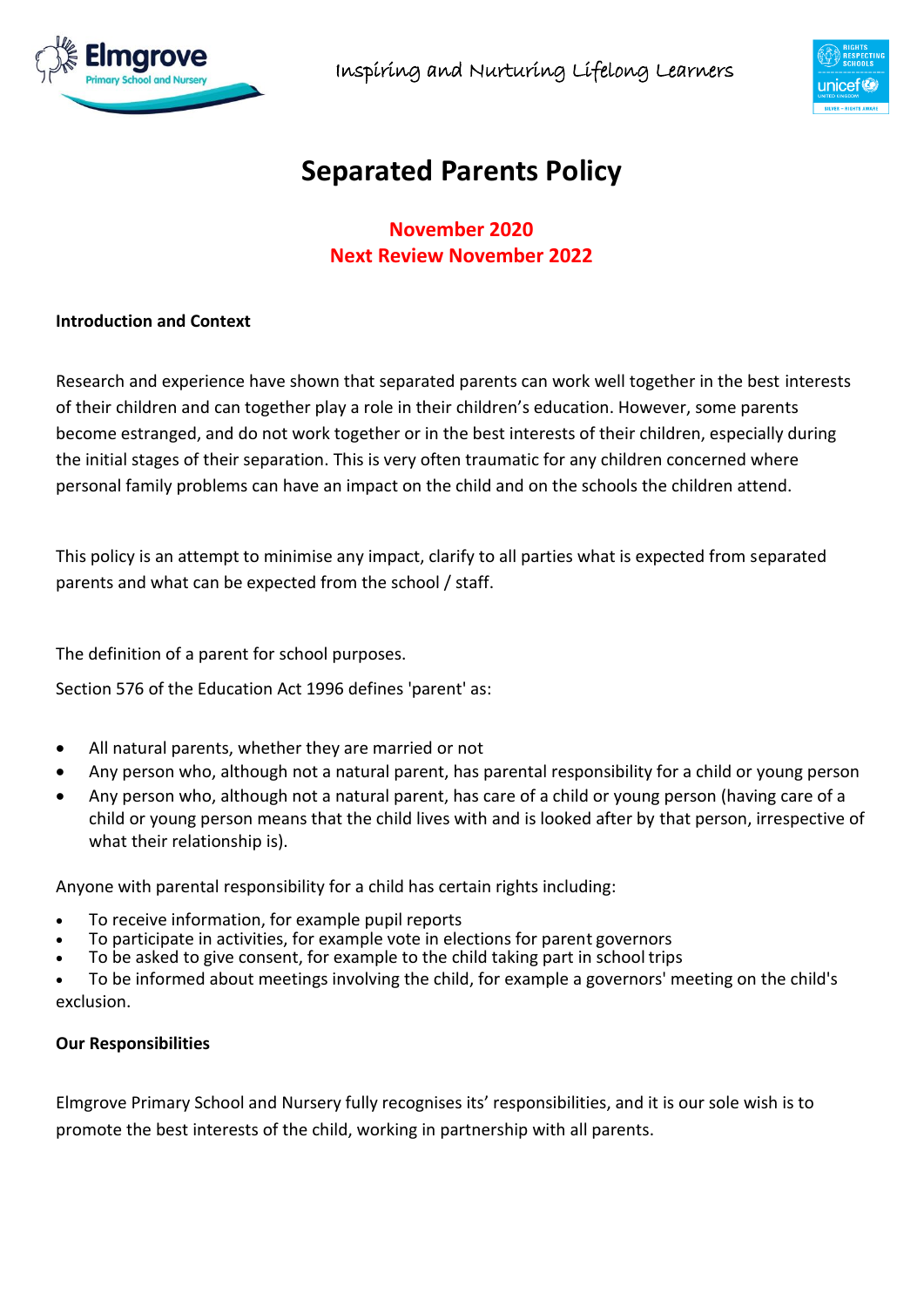



Elmgrove Primary School and Nursery will maintain our open door policy with all parents, and the class teacher and/or Headteacher will be available by appointment to discuss any issues or concerns with regard to separated/divorced/estranged parents may have in relation to their child or children at the school. Parents will be encouraged to resolve any issues around estrangement, contact and access to information without involving Elmgrove Primary School and Nursery directly.

Issues of estrangement is a civil/private law matter and Elmgrove Primary School and Nursery cannot be involved in providing mediation, helping an estranged parent to communicate with their child or children, or using the school premises for purposes of contact.

In the event that the parents are unable to agree with one another on decisions regarding their child's educational programme, including but not limited to placement, participation in extracurricular activities, and consent to evaluation and services, the school will arrange a meeting with all parents (preferably together or separately if required) to attempt to assist the parents to resolve the situation; if it cannot be resolved the school may refer the matter to the relevant department of the Local Authority.

The interests of the child will always be paramount when deciding whether to accommodate a request from an estranged parent. We recognise that a Court Order can restrict a parent in having contact/access to information and we would be bound by this. In this situation we may, if necessary and if there is a safeguarding concern, consult with the Local Authority to obtain advice and particularly where there is an impact upon the health, wellbeing and safety of a child the matter will be referred to the Local Authority for advice.

## **Our Policy**

It is the responsibility of the parents to inform Elmgrove Primary School and Nursery when there is a change in family circumstances. The school needs to be kept up to date with contact details, arrangements for collecting children and emergencies.

We encourage parents to tell us at an early stage if there is a change in family circumstances. Whenever possible, staff will be informed of such changes so that suitable support can be offered. We will, however, recognise the sensitivity of some situations and maintain the level of confidentiality requested by parents as far as possible.

Newsletters and general school updates can be sent to all parents via email and can be found on the school website. These updates will contain all the main events within school. Including; productions,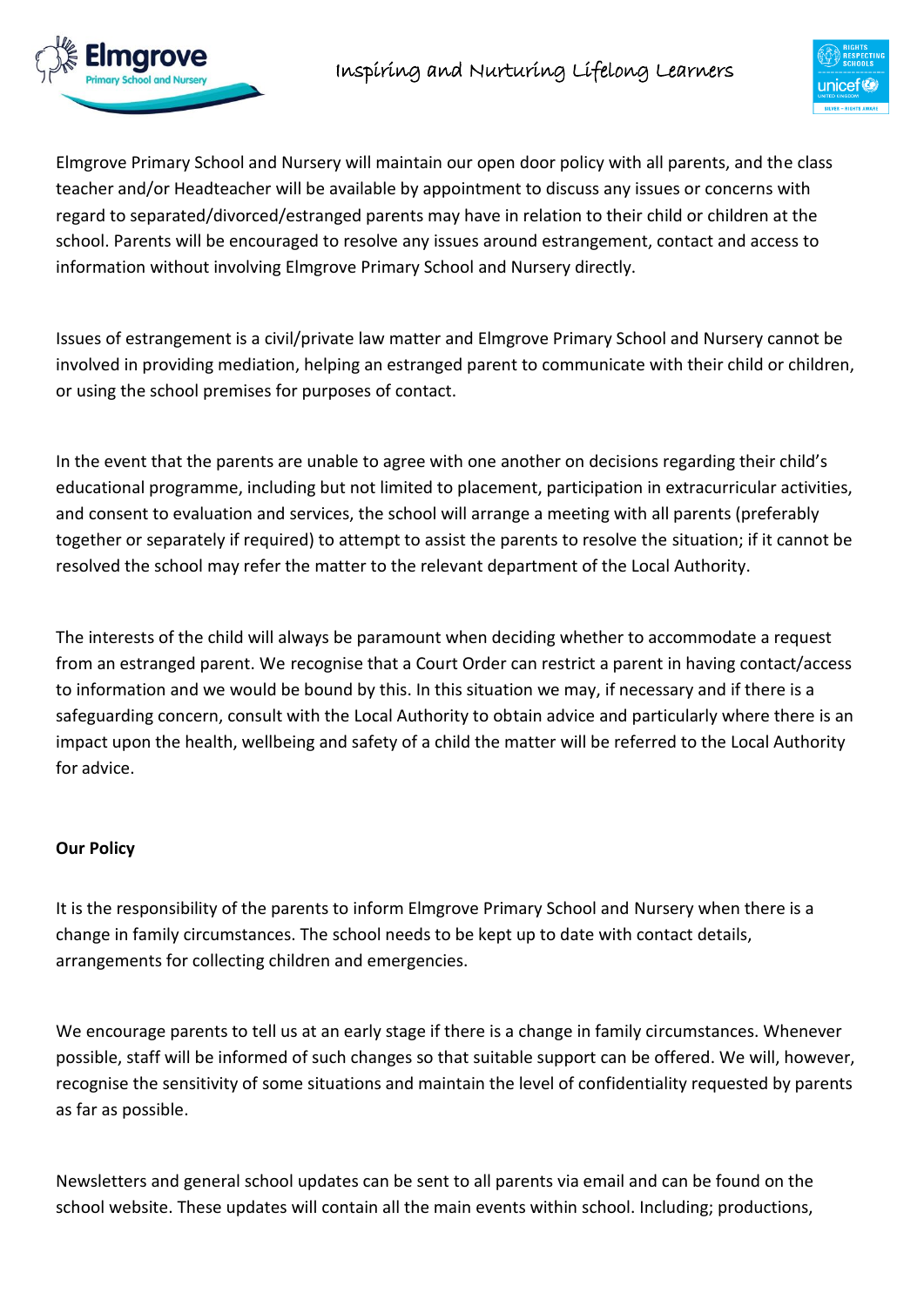



sports days, parent's evenings, class visits, etc. Occasionally letters are sent to individual classes. We would expect parents to communicate these messages to each other as and when appropriate.

We will hold parent evenings and open days. We would expect parents to communicate with each other regarding these arrangements. The school will consider separate appointments but by prior agreements only or when a court order is in place restricting contacts with both parents.

We expect that parents should liaise and communicate directly with each other in matters such as the ordering of school photographs; tickets for performances and other instances.

A parent as defined in this policy has the right to receive progress reports and review pupil records of their children. If the parents are separated or divorced, progress reports will be sent to the parent at the address in the school's records specifying where the child resides with the expectation that he/she will share the report with the other parent.

If the child is subject to a joint child arrangements/residence order and the school's records formally capture that the child resides at two addresses, then progress reports will be sent to both addresses.

The school will send copies of the progress reports to a parent with whom the child does not reside only if that parent submits a written request.

In the matter of the release of a child or children:

Elmgrove Primary School and Nursery will follow the standard agreed procedure in the release of a child or children.

In the case of separated parents, Elmgrove Primary School and Nursery will release a child or children to a parent in accordance with any specific arrangements notified to the school.

If one parent seeks to remove the child from school in contravention of the notified arrangements, and the parent to whom the child would normally be released has not consented the following steps will be followed: